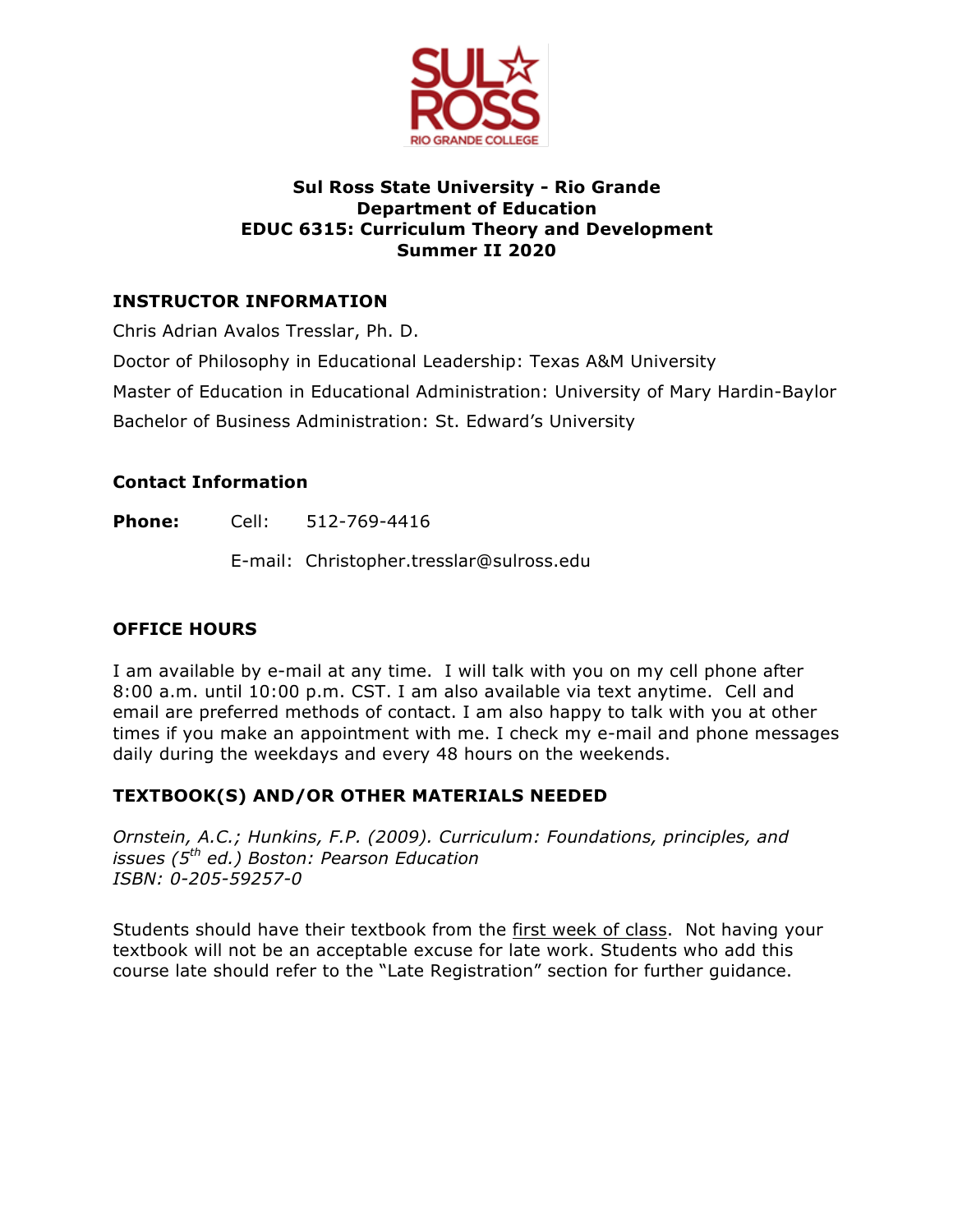#### **Suggested:**

American Psychological Association (2010). *Publication manual of the American Psychological Association (6th ed.).* Washington, D. C.: Author. ISBN: 1557988102. Utilize APA style format on all papers. Excerpts from this manual may be accessed through the Troy University online library.

### **You are required to submit all documents in Microsoft WORD in 12 point font, Times New Roman. DOCX is NOT acceptable under any circumstances at this time.**

### **STUDENT EXPECTATIONS STATEMENT**

- The student is expected to participate in the course via e-mail exchanges (or other communication) with the instructor, by reading the assigned readings, submitting comments to the discussion forums, submitting assignments, and completing exams in a timely fashion.
- Students are expected to check their TROY e-mails daily and the announcements at least every 48 hours.

## **STUDENT LEARNING OUTCOMES/COURSE OBJECTIVES**

The student will be able to:

- 1. Evaluate curriculum and lead its development.
- 2. Fulfill the role of an instructional leader.
- 3. Understand Curriculum and sequencing order.
- 4. Understand how to employ different means of assessment of the curriculum.
- 5. Share knowledge of the use of computers and other current technology relative to curriculum.
- 6. Discuss fundamental knowledge of current research on curriculum.
- 7. Communicate the scope and sequence of the school curriculum to stakeholders.
- 8. Monitor the basic implementation of curriculum.

## **RESEARCH COMPONENT**

The research component in this course will consist of a research paper on a topic in the field of educational curriculum. The paper will be written in APA format and on a topic listed below or approved by the instructor. The paper will be **three** pages not including the cover page or reference page.

## **COURSE REQUIREMENTS**

#### **Non Proctored Midterm Exam**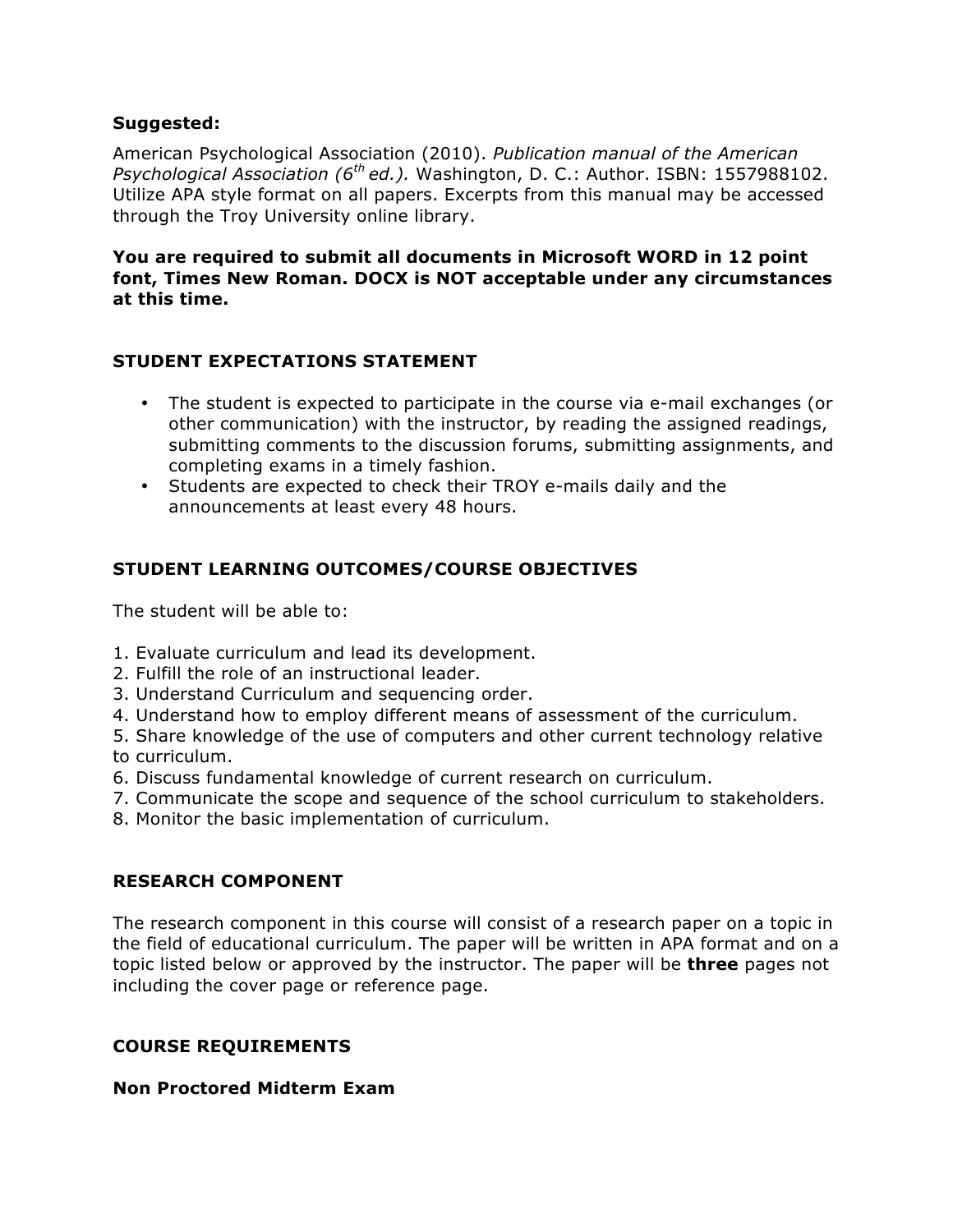The exam will include information provided in the textbook and online assignments. The test will be essay.

#### **Reflective points on Each Chapter**

Students will write at least one paragraph reflection on each chapter and submit via link.

### **Journal Article Reviews**

Students will choose **three** journal articles to summarize and critique in the field of assessment and measurement. Each review will be at least one page. You will turn these in via the link and also post them on the discussion board for others to read.

### **Research Paper**

*Research and analyze a current issue in the field of curriculum.* Creating and evaluating curriculum are difficult endeavors and, as with any profession, exhibit challenges debated among colleagues. Choose an issue, analyze it, and express an **informed** opinion (in other words, **you must support** your assertions with research and theory) in a **three** page research paper (page count does not include title page and reference page which should be APA style). Your essay will be evaluated based on the rubric attached to this syllabus. Instructor will assign your topic.

|                                  | <b>Mastery</b>     | <b>Accomplished</b> | <b>Developing</b>  | <b>Beginning</b>    |
|----------------------------------|--------------------|---------------------|--------------------|---------------------|
| Content                          | Thesis is sharply  | Thesis is evident   | Thesis is poorly   | Thesis is not       |
| $(1, 45\%)$                      | defined and        | and all elements    | articulated or too | evident; candidate  |
| thoroughly                       |                    | are adequately      | broad;             | has made little or  |
| <b>ISLLC</b><br>developed.       |                    | addressed.          | development is     | no attempt to       |
| <b>STANDARD 1,</b>               |                    |                     | incomplete or      | develop a thesis.   |
| 2, 3                             |                    |                     | inconsistent.      |                     |
| <b>Mechanics</b>                 | Paper contains     | Paper contains      | Paper contains     | Paper contains      |
| $(1, 15\%)$                      | no error.          | few errors in       | several or         | multiple or         |
|                                  |                    | grammar and/or      | repeated errors    | egregious errors in |
|                                  |                    | punctuation.        | in grammar         | grammar and/or      |
|                                  |                    |                     | and/or             | punctuation.        |
|                                  |                    |                     | punctuation.       |                     |
| Organization<br>All parts of the |                    | Parts of the        | Some parts of      | Paper reflects no   |
| $(1, 20\%)$                      | paper are in       | paper are           | the paper reflect  | logical flow of     |
|                                  | appropriate and    | generally in        | organization;      | thoughts.           |
| effective order.                 |                    | appropriate         | lapses in          |                     |
|                                  |                    | order.              | organization       |                     |
| <b>Style</b>                     | Writer             | Writer              | Writer             | Writer              |
| $(1, 20\%)$                      | demonstrates       | demonstrates        | demonstrates       | demonstrates little |
|                                  | clarity,           | mastery of          | developing         | understanding of    |
|                                  | thoroughness,      | diction and         | mastery of         | clarity, detail,    |
|                                  | attention to       | sentence            | diction and        | mastery of diction  |
|                                  | detail, and voice. | structure.          | sentence           | and/or sentence     |

#### **RUBRIC**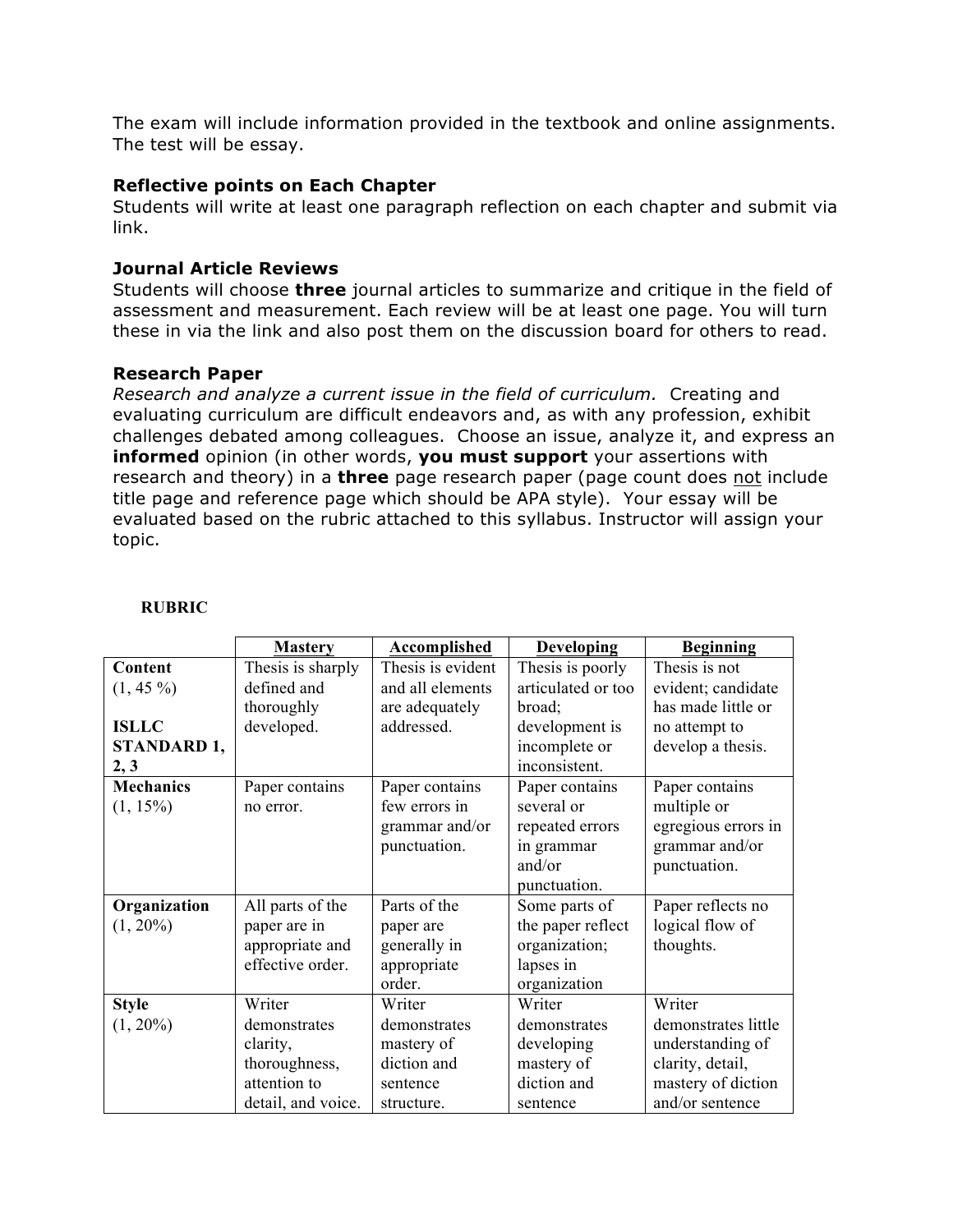|  | structure. | structure. |
|--|------------|------------|
|  |            |            |

### **Class Discussion Board**

Students will participate in Class Discussion assignments that can be found on Blackboard under Class Discussions. Each student will post an answer to the question and then respond to two other classmates' posts. Due dates will be provided with each question.

## **ATTENDANCE POLICY**

Although physical class meetings are not part of this course, participation in all interactive learning activities is required. Blackboard activity will be monitored by *Starfish.*

### **MAKE-UP WORK POLICY**

Missing any part of this schedule may prevent completion of the course. If you foresee difficulty of any type (i.e., an illness, employment change, etc.) which may prevent completion of this course, notify the instructor as soon as possible. Failure to do so will result in failure for an assignment and/or failure of the course. See "Attendance," above.

Late assignments **may be accepted at the discretion of the instructor**, but will have points deducted in fairness to students who turn their work in on time. If I have not heard from you **by the deadline dates for assignments, exams, or class discussion questions,** no make-up work will be allowed.

Requests for extensions must be made in advance and accompanied by appropriate written documentation if the excuse is acceptable to the instructor. **"Computer problems" is not an acceptable excuse. Excuses due to illness must be accompanied by physician confirmation on appropriate letterhead.** Please do not wait until the last minute to submit assignments to avoid unforeseen technology issues.

#### **INCOMPLETE GRADE POLICY**

Missing any part of the Course Schedule may prevent completion of the course. If circumstances will prevent the student from completing the course by the end of the term, the student should complete a request for an incomplete grade.

Note: A grade of incomplete or "INC" is not automatically assigned to students, but rather must be requested by the student by submitting a *Petition for and Work to Remove an Incomplete Grade Form.* Requests for an incomplete grade must be made on or before the date of the final assignment or test of the term. A grade of "INC" does not replace an "F" and will not be awarded for excessive absences. An "INC" will only be awarded to student presenting a valid case for the inability to complete coursework by the conclusion of the term. *It is ultimately the*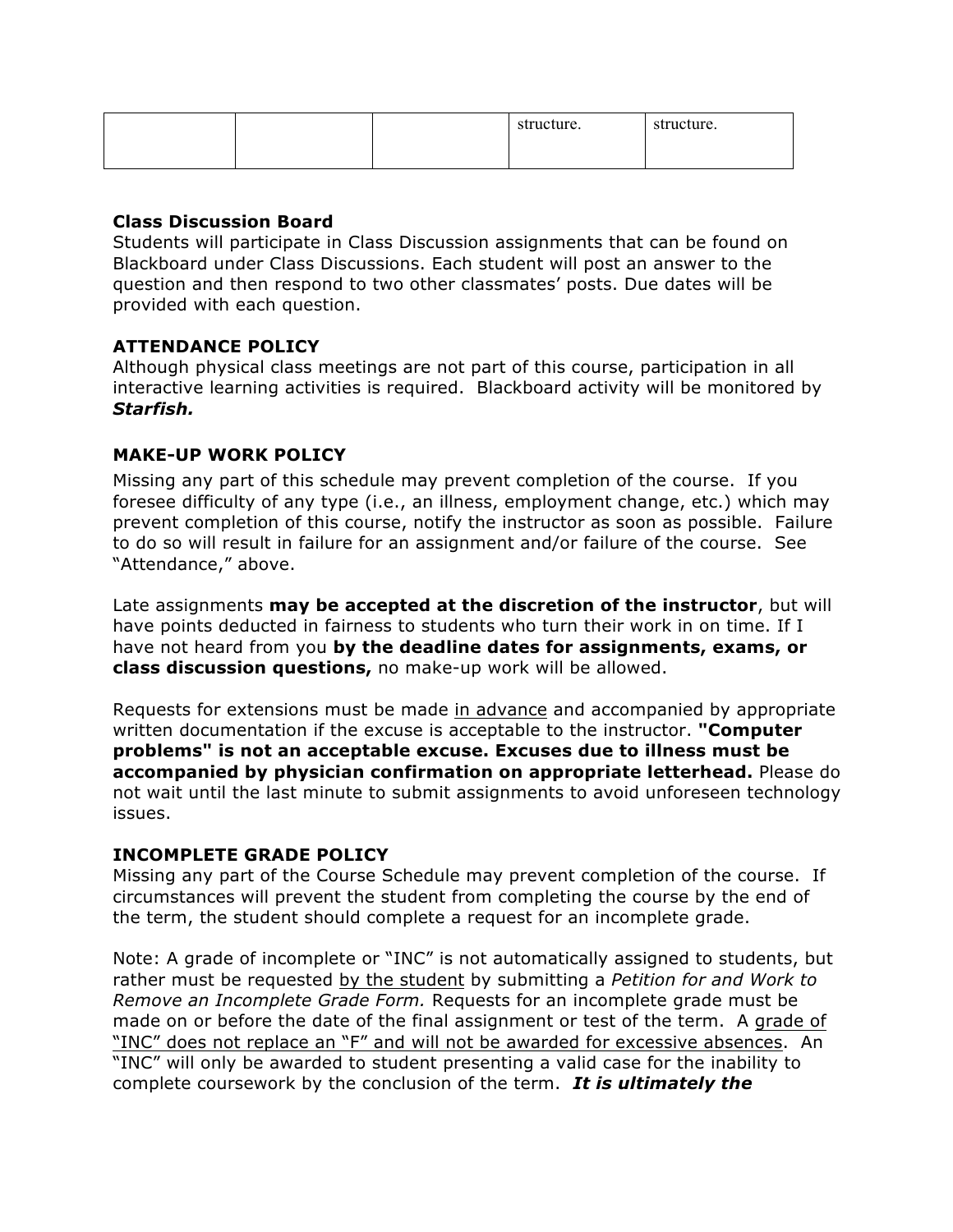*instructor's decision to grant or deny a request for an incomplete grade, subject to the policy rules below.* 

# **Policy/Rules for granting an Incomplete (INC)**

- An incomplete cannot be issued without a request from the student.
- To qualify for an incomplete, the student **must**:
	- a. Have completed over 50% of the course material and have a documented reason for requesting the incomplete. (50% means all assignments/exams up to and including the mid-term point, test, and/or assignments.)
	- b. Be passing the course at the time of their request.
	- **If both of the above criteria are not met an incomplete cannot be granted.**
- **An INC is not a substitute for an "F". If a student has earned an "F" by not submitting all the work or by receiving an overall "F" average, then the "F" stands.**

### **METHOD OF EVALUATION**

| • Chapter Reflections:<br>• Midterm:<br>• Journal Articles:<br>• Class Discussions board:<br>• Research Paper:<br>• Final Exam: | 10 points<br>50 points<br>30 points<br>10 points<br>50 points (paper and presentation)<br>50 points |
|---------------------------------------------------------------------------------------------------------------------------------|-----------------------------------------------------------------------------------------------------|
| • Total Possible Points:                                                                                                        | 200                                                                                                 |

# **ASSIGNMENT OF GRADES**

All grades will be posted in the student grade book in Blackboard and will be assigned according to the following or similar scale:

- $A = 90 100\%$
- B  $80 89\%$
- $C = 70 79%$
- $D = 60 69\%$
- F 59% and below

Postings: I post grades in Blackboard, in the Grade book.

FA: "FA" indicates the student failed due to attendance. This grade will be given to any student who disappears from the course for three or more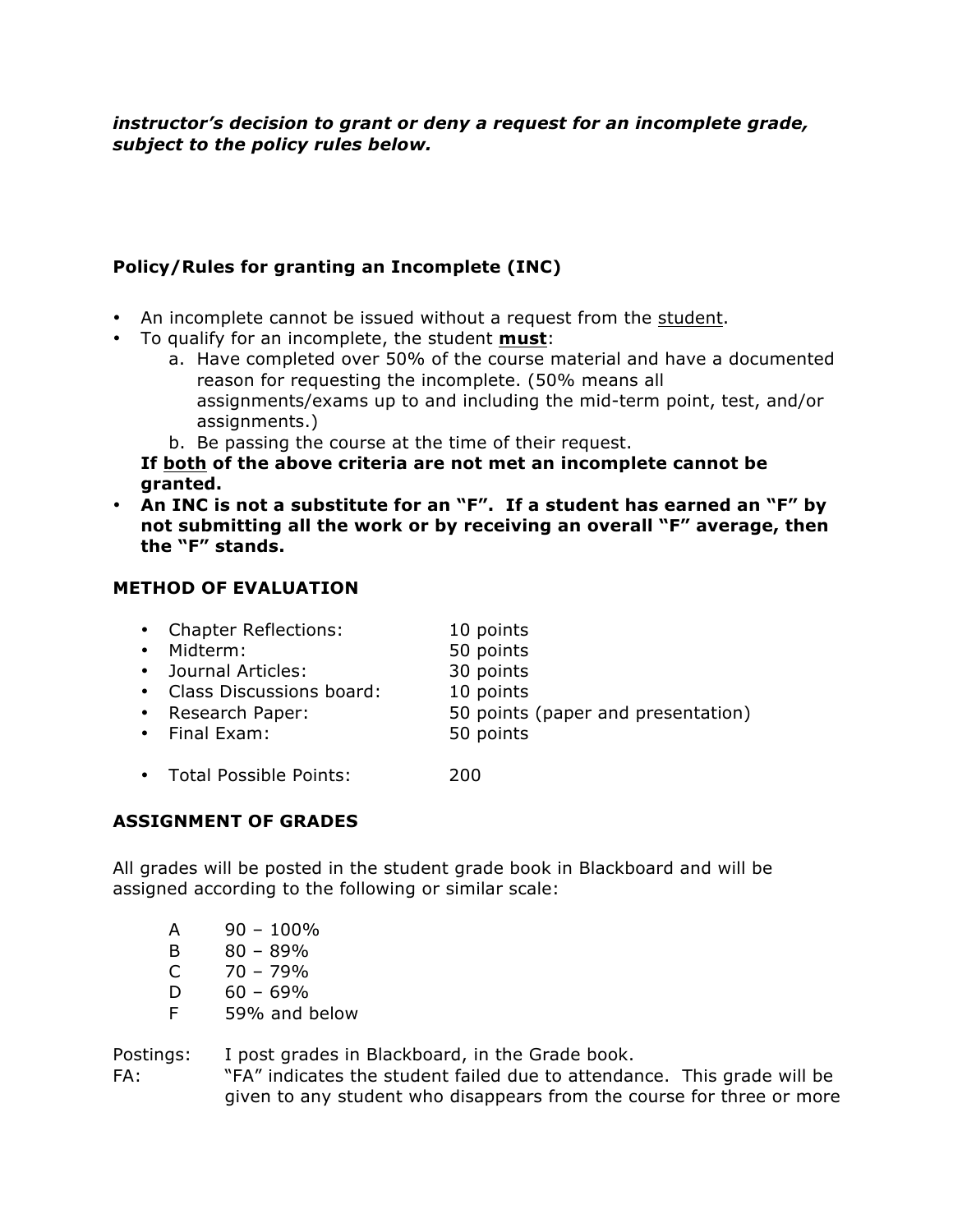weeks. See the **Attendance** section of this syllabus for additional information.

### **SUBMITTING ASSIGNMENTS**

- There are four assignments listed in the course schedule in addition to Class Discussion assignments and the midterm exam: Please note the due dates. Your responses must be typed, **using 12 pt. font, double-spaced, in MS-Word format**. Failure to comply will result in point deductions. The assignments must be turned into the Assignment section of Blackboard by midnight of the due date (note: Blackboard and I operate on Eastern US time).
- Include your name on the assignments. Discussion Board postings and responses must be posted on the Blackboard Discussion Board. Due dates are listed on each Class Discussion question. **Points will be deducted for failure to follow the format requirements**. No e-mail attachments will be accepted, due to the risk of viruses.

## **AMERICANS WITH DISABILITY ACT (ADA)**

Sul Ross State University supports Section 504 of the Rehabilitation Act of 1973 and the Americans with Disabilities Act of 1990, which ensure that postsecondary students with disabilities have equal access to all academic programs, physical access to all buildings, facilities and events, and are not discriminated against on the basis of disability. Eligible students, with appropriate documentation, will be provided equal opportunity to demonstrate their academic skills and potential through the provision of academic adaptations and reasonable accommodations. Further information, including appropriate contact information, can be found at the following link:

## **HONESTY AND PLAGIARISM**

The awarding of a university degree attests that an individual has demonstrated mastery of a significant body of knowledge and skills of substantive value to society. Any type of dishonesty in securing those credentials therefore invites serious sanctions, up to and including suspension and expulsion (see Standard of Conduct in each TROY *Catalog*). Examples of dishonesty include actual or attempted cheating, plagiarism\*, or knowingly furnishing false information to any university employee.

The **College of Educations** defines plagiarism as:

- Three consecutive words that are not common professional language used from another source without quotation
- Rephrasing another author's words without appropriate citation
- Using another author's ideas or data without appropriate citation
- Submitting another author's or student's writing as one's own